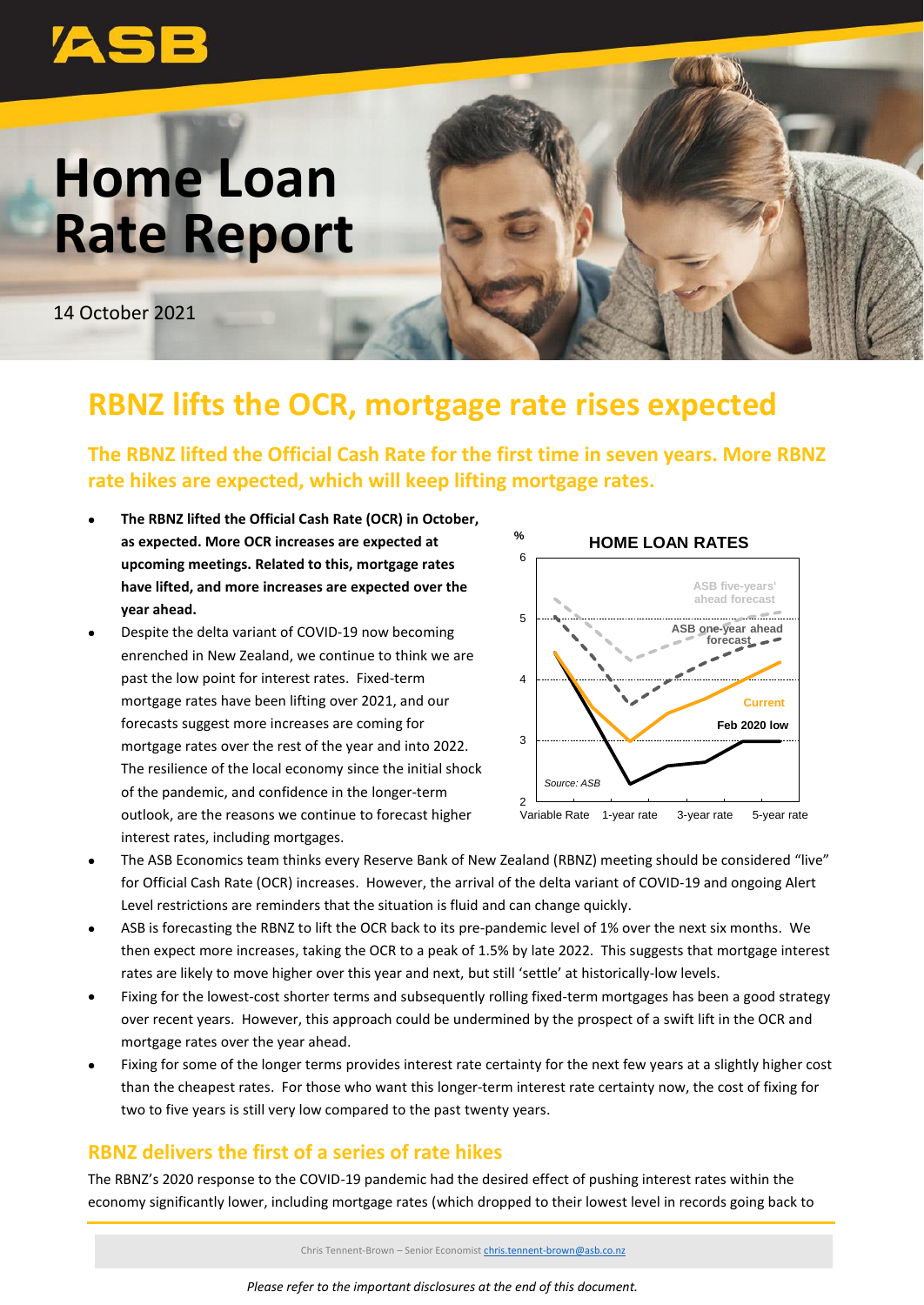the 1960s). These super-low interest rates, combined with other monetary measures and the Government's response were key to the economic recovery and housing market strength over the past year.

With these developments in mind, ASB economists have been forecasting the RBNZ start unwinding the huge amount of stimulus it put in place last year. This process is now underway. At its October meeting the RBNZ not only lifted the OCR 25bp for the first time in seven years, but also stated that "further removal of monetary policy stimulus is expected over time".

During the pandemic the RBNZ temporarily removed the loan-tovalue ratio (LVR) restrictions that were impacting borrowers and borrowing costs. The RBNZ put LVR restrictions back in place this year as the economic recovery gained momentum.



You can find out more from the RBNZ [here](https://www.rbnz.govt.nz/faqs/loan-to-value-ratio-restrictions-faqs) in a FAQ page and [here](https://www.rbnz.govt.nz/regulation-and-supervision/banks/macro-prudential-policy/loan-to-valuation-ratio-restrictions) regarding the developments with LVR restrictions.

### **What's the outlook for the year?**

Clear risks remain to the outlook, particularly with COVID restrictions remaining in place to stem the spread of COVID-19. But our core view remains that the RBNZ will lift the OCR 25bp in November and February to 1%, before gradually nudging up to 1.5% by the end of 2022.

New Zealand's resilience to date and our medium-term economic prospects mean we think the RBNZ will keep raising interest rates in the economy over the next year, despite the latest COVID-19 setback. Our view is every RBNZ meeting from now on should be considered "live" for an OCR increase. Assuming the RBNZ keeps lifting the OCR, the upward pressure will intensify on the shorter terms and floating rates too.

To be sure, if the situation changes for the worse, then the RBNZ has options to maintain current settings for longer or even lower borrowing costs to support the economy. In addition, fiscal (Government) support will continue. However, if the NZ and global economic outlook continues along the positive path we expect, long-term interest rates are expected to keep lifting over time as the world gets past the worst of the pandemic.

#### **Continue to budget on higher interest rates**

Mortgage rates are now past the low point and ASB forecasts suggest rates will continue to lift from current levels over the next five years. For those that require certainty now, fixed terms are currently available at very low levels. We expect the Official Cash Rate to increase several times over the year ahead. In turn, we expect the associated higher wholesale and retail funding costs to push NZ lending rates (including mortgages) higher. This process has already started for fixed-term mortgage rates, which have increased by up to 1.3% this year for the longer terms.

Prior to the pandemic, the RBNZ had proposed a new regime for bank capital requirements which would have put upward pressure on mortgage rates. The changes were delayed last year as part of the suite of changes the RBNZ made to support the economy. The RBNZ plans to phase in higher capital requirements for banks gradually over the coming years, and that will lead to increases in bank funding costs and, in turn, mortgages. Technical details and the timeline of the changes can be [found here,](https://www.rbnz.govt.nz/news/2021/06/reserve-bank-finalises-bank-capital-rules-improves-format-of-banking-rules) and are considered within our mortgage rate forecasts.

In sum, we think it is prudent for borrowers carrying debt for longer than the next couple of years to budget on mortgage interest rates being significantly higher than they are now. Lenders will likely do budget calculations for loan eligibility using interest rates that are noticeably higher than the current rates on offer (i.e., over 6%).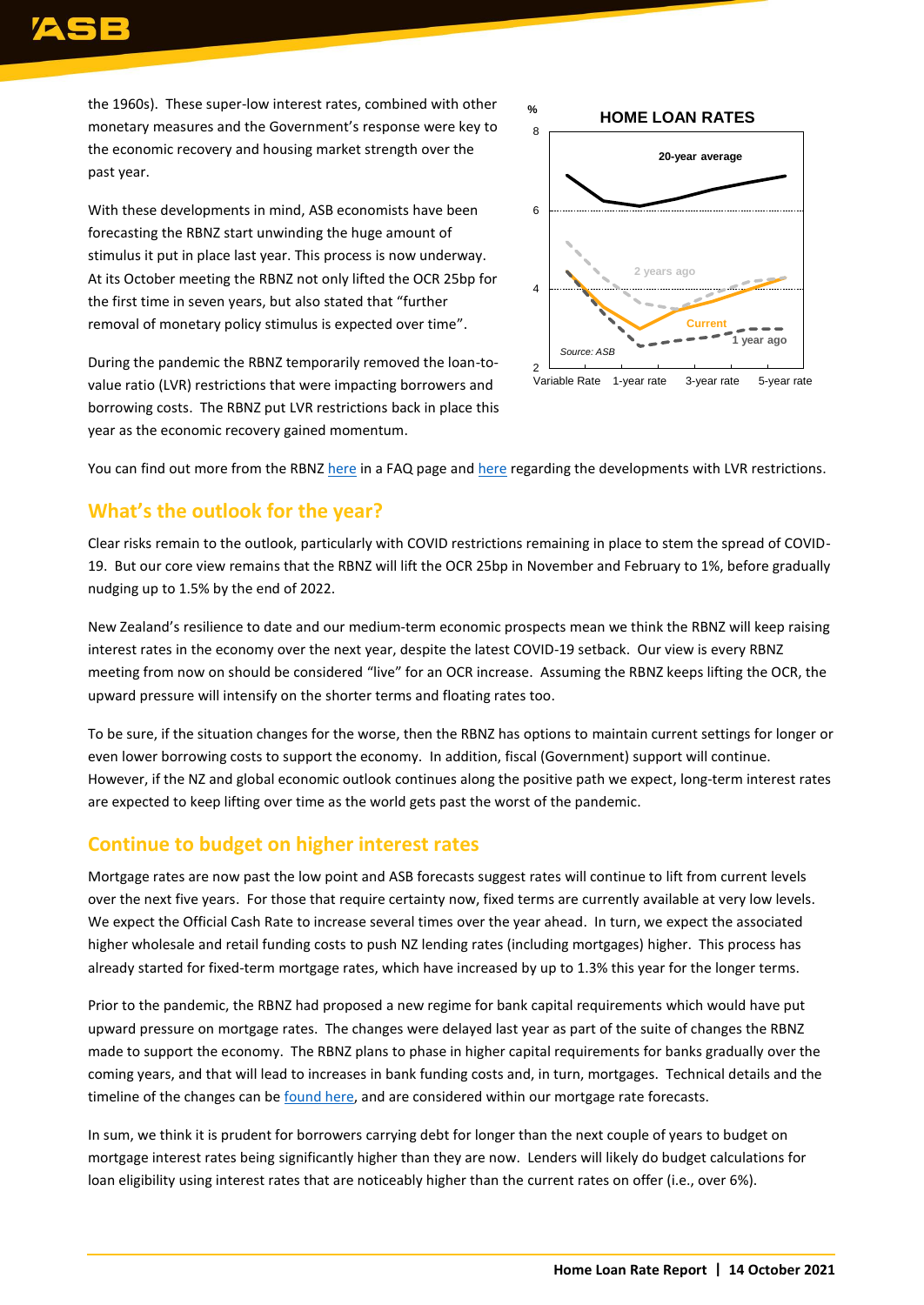### **How high could mortgage rates get?**

This depends on a host of factors including the RBNZ's Official Cash Rate settings, inflation, and bank funding costs, many of which are difficult to forecast with a high degree of accuracy. Based on the ASB Economics team's expectation that the OCR will peak 1.00% higher than current levels (at 1.5%), and our assumptions about bank funding costs and inflation forecasts, we expect mortgage interest rates will lift to levels around 0.8% to 1.3% higher than they are now over the next few years, with fixed rates largely in a 4-5% range. However, as is often the case, the outlook is far from certain.

Borrowers will be pleased to know we still expect mortgage interest rates to eventually settle over the next decade at levels well below the long-run averages of the past 20 years. And borrowers can lock in very low longer-term interest rates under 4% if interest rate certainty over a longer period is of the utmost importance (ASB's latest rates are [here\)](https://www.asb.co.nz/home-loans-mortgages/interest-rates-fees.html).

#### **What about existing mortgages? Is it worth breaking to re-set at a lower rate?**

This is a common question. Break costs are an important consideration, and an understandable frustration in a low interest rate environment. Many people are surprised at the cost of breaking a mortgage these days. So why are break costs there, and why are they large now?

The simple explanation is because when a mortgage was fixed in the past, the cost of that mortgage was a function of the prevailing interest rates the bank was paying for money at that time, not whatever the cost is today. In other words, the cost of the underlying funding the bank acquired for the mortgage (fixed in say 2018) remains relevant in calculating the break cost. With both retail mortgage interest rates and the underlying funding rates falling a long way over recent years, break costs are often significant.

Nonetheless, ASB can calculate the break costs of a mortgage daily to help with these decisions. There isn't a shortcut to lower mortgage interest rates without incurring a break cost. But breaking a mortgage and resetting at a lower rate can still be a reasonable strategy for getting interest rate certainty over a longer term at low rates. There are many moving parts in this equation, so take time to work through the numbers, and the pros and cons. A rule of thumb to have in mind is that generally, the bigger the difference between the current mortgage rates and the rate you fixed at in the past, and the longer the term remaining, the bigger the break costs will be. There will be a term depositor or wholesale investor that doesn't want to drop the interest rate they locked in around the time you fixed your mortgage, which is the mirror situation: banks must balance the positions of both savers and borrowers.

#### **The RBNZ's loan-to-value ratio (LVR) restrictions are back**

The RBNZ first put its LVR restrictions in place back in 2013, and has tweaked them over the subsequent years. In April 2020 the RBNZ temporarily removed the LVR restrictions. That decision ensured the LVR restrictions didn't have an undesired impact on borrowers or lenders from the mortgage deferral scheme implemented in response to the pandemic. RBNZ [LVR restrictions](https://www.rbnz.govt.nz/news/2021/02/financial-stability-strengthened-by-firmer-lvr-restrictions) are back now, and this is impacting lending practices. Borrowers should discuss their circumstances with their mortgage providers when deciding what to do with their mortgage. Differing levels of equity and risk can have a bearing on credit availability and overall borrowing costs**.**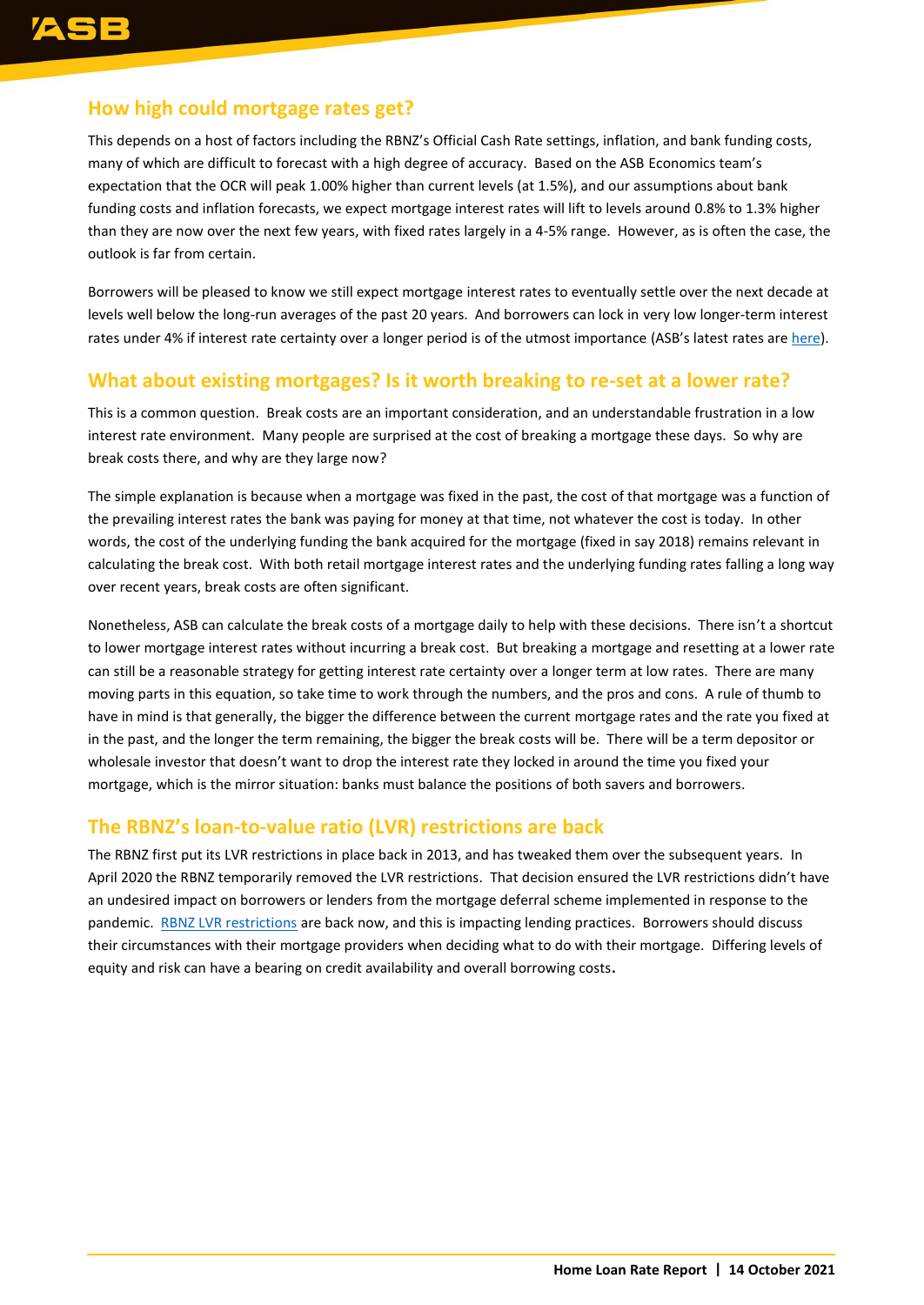### **Identifying the best strategy**

The table below summarises some of the advantages and disadvantages of the different mortgage terms on offer. Floating and short-term fixed rates tend to suit those who prefer the ability to review their mortgage structures frequently (or those who are due to pay off debt shortly). As fixed terms get longer, they are typically preferred for their interest rate certainty.

| <b>Term</b>     | Advantages                                                                                                        | <b>Disadvantages</b>                                                                                                                | Rate* | Short-term bias | Long-term bias |
|-----------------|-------------------------------------------------------------------------------------------------------------------|-------------------------------------------------------------------------------------------------------------------------------------|-------|-----------------|----------------|
| <b>Floating</b> | Below 10-year average.<br>Fix at any time.<br>Additional principal repayments<br>are easy.                        | All fixed term rates are cheaper.                                                                                                   | 4.45  |                 |                |
| 6-month fixed   | Cheaper than floating rate.<br>Short-term certainty.<br>Can pay down, alter, or re-fix fairly<br>quickly.         | Less flexibility than floating.<br>Exposed quickly to any unexpected<br>near-term rate increases.<br>Other fixed terms are cheaper. | 3.55  |                 |                |
| 1-year fixed    | Lowest rate currently.<br>Short-term certainty.<br>Can re-fix fairly quickly.                                     | Less protection from near-term<br>interest rate increases.                                                                          | 2.99  |                 |                |
| 18-month fixed  | Second lowest rate on offer.                                                                                      | Less of a hedge against interest<br>rate increases if rates go up more<br>than expected over the next few<br>years.                 | 3.29  |                 |                |
| 2-year fixed    | Provides interest rate certainty for a Less of a hedge against interest<br>reasonable period.                     | rate increases if rates go up more<br>than expected over the next few<br>years.                                                     | 3.45  |                 |                |
| 3-year fixed    | Certainty for a relatively low cost.<br>Protection if rates rise quicker than rolling shorter terms.<br>expected. | Potentially more expensive than                                                                                                     | 3.69  |                 |                |
| 5-year fixed    | Certainty at a historically low cost<br>for a long time.                                                          | Fixing for short terms expected to<br>be cheaper over next 5 years.                                                                 | 4.29  |                 |                |

**\* ASB carded rate at time of publishing**

Everyone wants to secure the "best" deal for their mortgage. Working out what strategy is best is easier said than done given the number of influences impacting on mortgage interest rates, and individual borrower's differing requirements for flexibility and certainty. It's often not as simple as opting for the lowest rate.

Historically the mortgage curve has been "tick-shaped", with 1- to 3-year fixed rates lower than both the variable and 5-year rate. All fixed rates are below the floating rates at present (except for the [ASB Back My Build](https://www.asb.co.nz/home-loans-mortgages/back-my-build.html) variable rate). The lowest fixed rates are at the 1-year term at the time of writing, around 1.5% below the floating rates. The longerterm rates (4-5 years) are usually over 1% higher than the shorter-term rates (1-2 years), and that's the case now. All the latest ASB mortgage rates are availabl[e here.](https://www.asb.co.nz/home-loans-mortgages/interest-rates-fees.html)

Borrowers can obtain certainty and a significantly lower rate simply by fixing their mortgages rather than having a floating rate mortgage. There is the significant cost of the higher interest rate, but some borrowers still prefer the flexibility that comes with floating mortgages. Borrowers could also consider splitting the mortgage into different terms to better suit their preferences for interest rate certainty versus retaining flexibility.

While the future is inherently uncertain, fixing for the longer 2- or 3-year terms are prudent strategies to avoid the expected interest rate increases. It is a trade off of the cost of the higher rate (vs. rolling the cheaper 1-year rate), and interest rate certainty over a longer period.